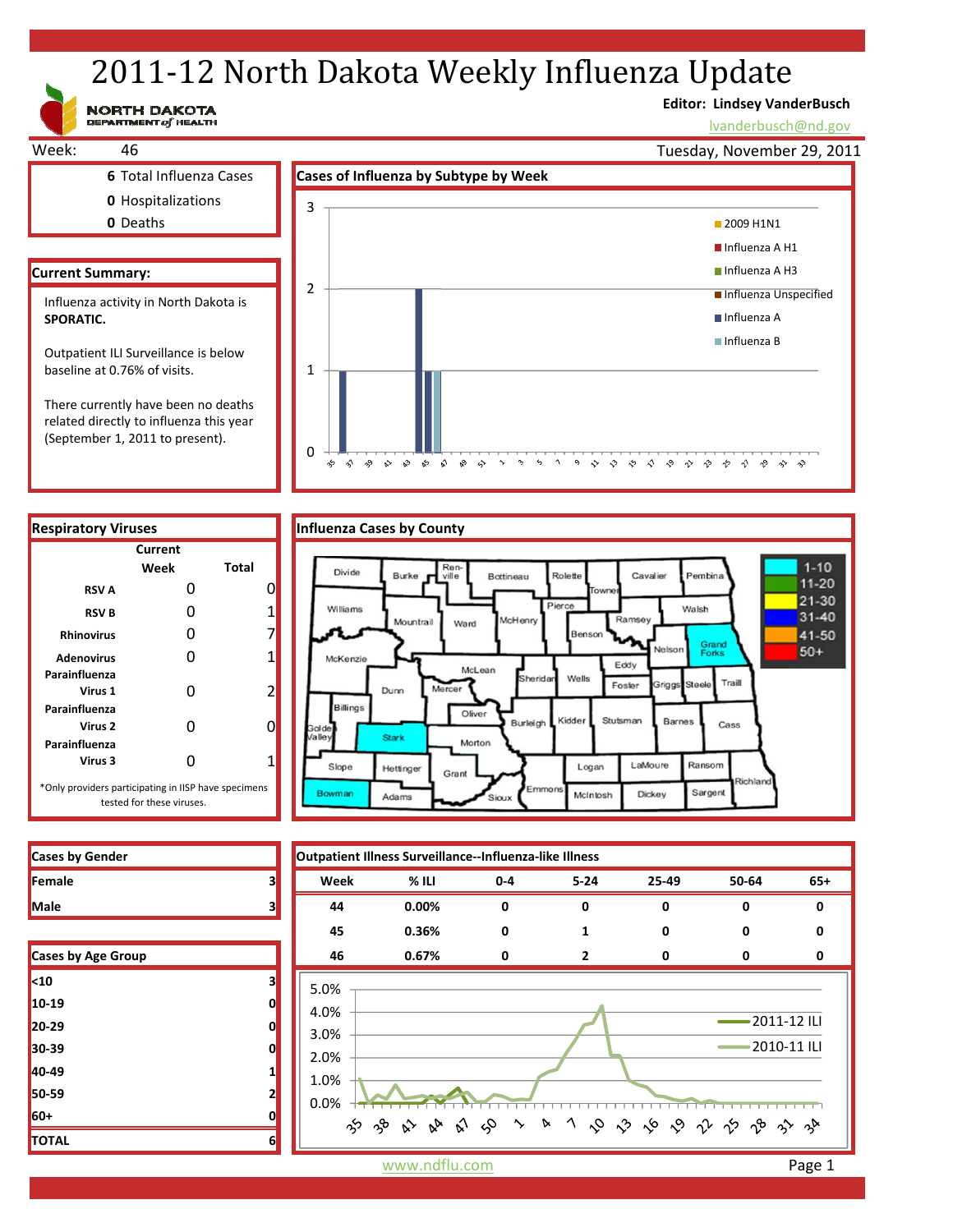# 2011-12 North Dakota Weekly Influenza Update

NORTH DAKOTA<br>DEPARTMENT of HEALTH



Tuesday, November 29, 2011

### **North Dakota School Surveillance:**

**‐‐ 5 North Dakota Schools Reporting**

**‐‐ Percent Absent due to illness for Week 46 is well below what would be considered significant absenteeism.**

**‐‐ If your school would be willing to particiapte in our surveillance, please contact Lindsey VanderBusch, lvanderbusch@nd.gov.**



\*These data do not represent all laboratory results for influenza.



# **Sentinel Laboratory Surveillance**

**‐‐ 13 North Dakota Laboratories Reporting**

**‐‐ The number of percent positive on influenza tests remains low.**

**‐‐ Reminder, when influenza activity is low, the positive predictive value of the tests are low. This means that the possiblity of false positives are high.**